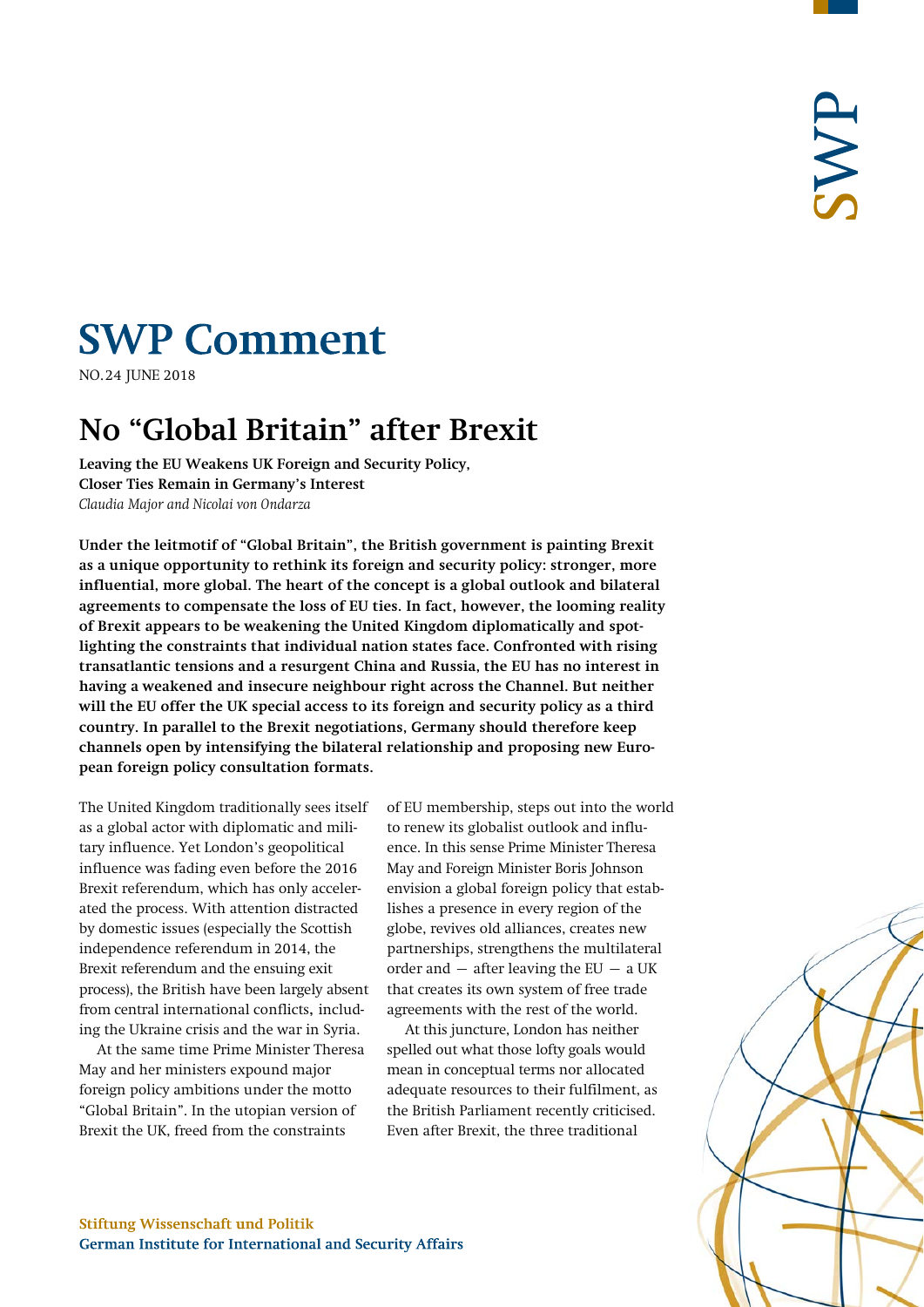pillars of British foreign policy – relations with the EU and European states, with the United States, and with the most important international organisations – will remaining structurally defining. But London will find itself forced to adapt them to the new circumstances.

## **A Difficult Relationship with the EU**

As the UK shapes its post-Brexit relationship with the EU, in the sphere of foreign and security policy it is seeking to preserve the greatest possible access to EU policies and processes.

To date foreign and security policy has been explicitly bracketed out of the Brexit talks. Following the political agreement in March 2018 on most of the separation issues (with the crucial exception of the Northern Ireland question) and the transition period, the talks now move on to translating the political agreement into legal form, seeking a solution for Northern Ireland and setting the framework for the future relationship. Both sides aim to discuss cooperation on foreign and security policy separately from the economic relationship. Two areas are specifically involved here: Firstly, access to the EU's existing structures and processes, including the European Defence Agency (EDA) and the planning process for EU operations. Here the question of how the UK can participate in the EU's security debates as a third country needs to be answered, along with the conditions under which it is permitted to participate in joint projects (if at all).

Secondly, access to the emerging EU defence structures will need to be clarified. Since 2016 the EU has initiated a set of changes which can produce a qualitative leap. This applies above all to the Permanent Structured Cooperation (PESCO), which enables groups of EU states to cooperate more closely; the European Defence Fund (EDF), through which the Commission intends to fund joint research, development and procurement; and CARD (Coordinated

Annual Review on Defence), to coordinate defence planning at EU level.

One irony of Brexit is that London is seeking to participate as a third state in parts of the Common Security and Defence Policy (CSDP) that it rejected while it was a member of the EU. Until recently, for example, the British were blocking an increase in the European Defence Agency's budget. Although London supplied personnel and equipment for operations (for example for EU Operation Atalanta), its contribution remained small compared to the capabilities of the British armed forces. Especially in foreign and security policy, the Brexiteers have failed to make the case that EU membership effectively constrained the United Kingdom's room for manoeuvre. After all, like all member states London possessed a veto – of which it made regular use, in particular in defence matters.

At the 2018 Munich Security Conference in February, Prime Minister May named two reasons why the United Kingdom wishes to cooperate closely with the EU on foreign and security policy: Firstly London wants to avoid being excluded from the major European diplomatic debates. Shortly after that speech, in March 2018, the British experienced the EU's value as a diplomatic forum, when the EU institutions coordinated the European response to the poisoning of the former Russian double agent Sergei Skripal.

Secondly, London wishes to limit the repercussions of Brexit on its own defence industry and preserve its access to the EU market and future cooperation projects like the EDF. The latter has the potential to become a decisive factor for the development of the EU's defence industry. Recent doubts over the reliability of the transatlantic relationship have reinforced calls for more EU security and defence cooperation. At the same time, the legal framework of EU  $defence cooperation - in particular single$ market rules – makes it harder for the non-member UK and its defence industry to participate. The diplomatic row over Galileo, where UK firms are to be excluded from future contracts, has highlighted this challenge.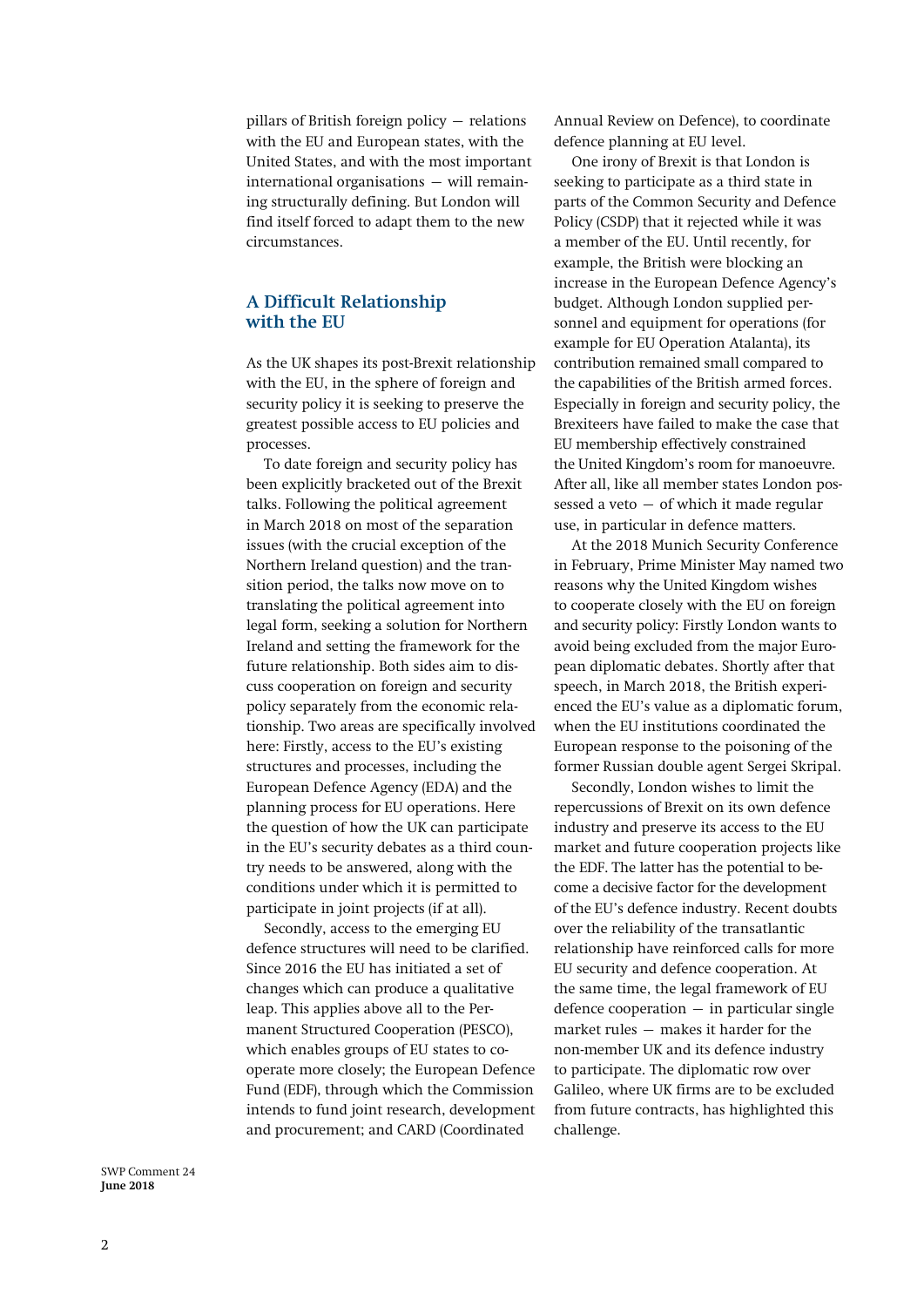But the EU-27 also has an interest in cooperation with London. Even after Brexit, security problems affecting the EU will also touch on the United Kingdom (and vice versa), be they stabilisation operations in the European neighbourhood or dealing with a resurgent Russia. In contrast to the rest of the EU (bar France), the UK continues to possess unique security and defence capabilities. For example, the United Kingdom has Europe's strongest reconnaissance capabilities, with 44 percent of the EU's airborne early warning and control planes and almost half of its military transport aircraft.

Nevertheless, the EU's post-Brexit relationship with the United Kingdom will be no substitute for the current integration in the EU's Common Foreign and Security Policy. There are two reasons for this: Firstly, the EU has made it clear that it takes a hard line on the CSDP too. As a third state the United Kingdom will not have a seat at the table when the Union takes decisions on foreign and security policy. On the other hand, an arrangement like Norway's – which has no vote on EU foreign policy but participates in sanctions and supplies funding and troops for EU operations – will not be acceptable for the United Kingdom.

Secondly, talks between the EU and third states are generally conducted between senior EU officials (like the High Representative) and their counterparts, in this case the British foreign secretary. But in foreign and security policy this is no substitute for direct dialogue between member states within the EU institutions. This faces both sides with a geostrategic dilemma: Despite shared interests, the EU will keep the United Kingdom at arm's length where its foreign and security policy is concerned.

### **Bilateralism and Small Formats**

Faced with the prospect of limited participation in EU processes, London is looking for alternative forums. Especially in the field of security, this has led the UK to seek to strengthen their bilateral relationships in Europe, as evidenced by agreements with

France, Poland and  $-$  prospectively  $-$ Germany.

Security and defence relations with **France** were already close before the Brexit vote. In the Lancaster House Treaties of 2010 London and Paris agreed to deepen ties in a wide range of defence and security topics. Both sides emphasise the importance of their cooperation and their leading roles in security and defence matters, pointing to their status as nuclear powers and UN Security Council members, their high defence spending and their experienced armed forces. In January 2018 they agreed a further deepening of cooperation, including in the maritime sector and the fight against terrorism and instability especially in the Sahel.

The United Kingdom also wants to participate in France's new prestige project, the European Intervention Initiative (EI2). EI2 seeks to unite politically willing and military able European states, such as Denmark, Estonia and Italy, to jointly carry out military interventions more effectively. While Germany criticises the EI2 for organising defence cooperation outside the EU structures, the French see exactly this European (rather than EU) character as a pragmatic possibility for keeping London in the European security cooperation after Brexit and therefore ensuring Europe's capacity to act.

Yet, the decisions of January 2018 are not a quantum leap. Rather they reflect the efforts of both countries to preserve continuity in the relationship despite Brexit. In view of the strict French positions on other Brexit questions, this serves the British interests.

The closer cooperation with **Poland** agreed in December 2017 is new. Although planning began before the Brexit referendum, both states have noticeably stepped up their efforts since the Brexit vote. They intend to expand cooperation in areas like training, cyber-security and defence industries. Cooperation on fighting Russian disinformation represents a central element, to which London has committed five million pounds.

**Germany**, in contrast, initially scaled back bilateral cooperation after the Brexit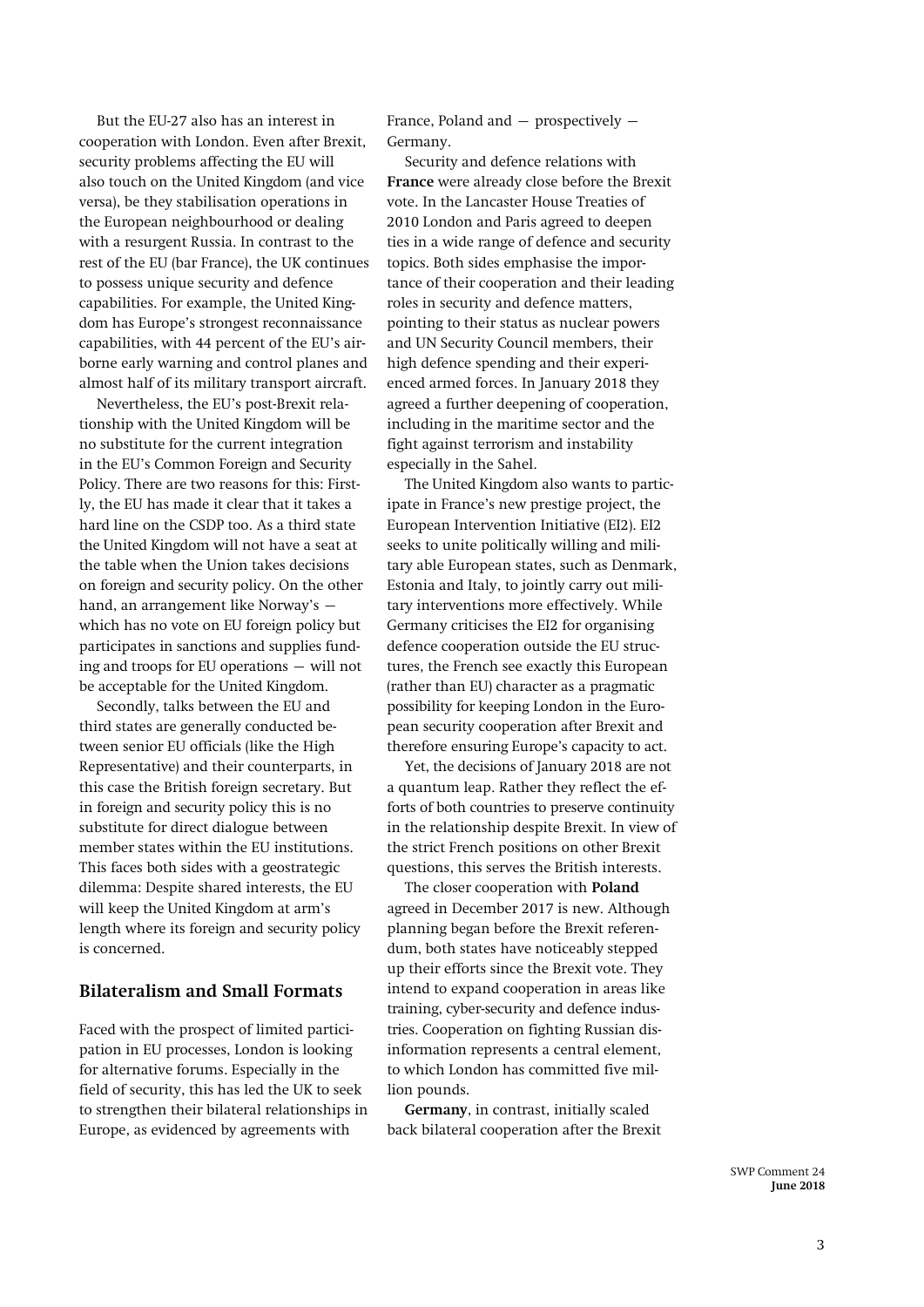vote in 2016, to avoid undermining the EU's Brexit negotiations. Not until April 2018 did the foreign ministers of the two states announce a "strategic dialogue on foreign and security policy" to direct attention to shared challenges beyond Brexit. The first goal of this dialogue is the adoption of a bilateral "Compact on Global Responsibilities" in autumn 2018, in which London and Berlin intend to name topics for cooperation. The two defence ministers also hope to agree closer cooperation in summer 2018, for example on cyber-security. Thus far, however, both announced initiatives remain empty shells. This is symptomatic for German-British relations in the Brexit context: One reason for London to seek a closer partnership with Berlin in security questions is its belief that Germany holds decisive sway over the Brexit talks. Berlin on the other hand prioritises cooperation with the EU-27.

Alongside bilateral relationships, London is also seeking to deepen cooperation in existing formats. These include the hitherto rather marginal Northern Group, to which Germany also belongs. In addition, the British government hopes to strengthen the Joint Expeditionary Force (JEF), in which the Baltic states, Denmark, the Netherlands and Norway participate. The June 2017 decision by Sweden and Finland to join the JEF represented a success for London. The British focus on these formats and its command of a multinational battalion in Estonia (within NATO's Enhanced Forward Presence, eFP) underline how the United Kingdom is consolidating its role as a regional leader in the Baltic states and northern Europe.

These formats can serve to link the UK into the EU, and possibly as a way to channel UK interests into EU debates. They also offer opportunities to shape collective responses to security problems in and around Europe that will also continue to affect London. With the exception of British-French relations, this strategy has proven largely fruitless to date. There remains a yawning gap between the rhetoric of qualitatively new relations and the practice.

**An Increasingly Unbalanced "Special Relationship"**

The most important pillar of British foreign and security policy has traditionally been its "special relationship" with the United States, in the sense of a dense web of political, economic and military ties. The United Kingdom's uppermost security objective remains to keep the United States committed to Europe and to stay a relevant military partner for the Americans. To underline its value it therefore was the United Kingdom that supplied the largest non-US contingents for the US interventions in Afghanistan and Iraq.

But the relationship was already in flux before Brexit. On the one hand, the United Kingdom's military significance for the United States has declined markedly; on the other, British public support for major military interventions collapsed after the experience of the Iraq War. This was starkly underlined in 2013 when the House of Commons voted against military intervention in Syria. In the fight against the so-called Islamic State, London initially restricted its support for the United States to Iraq and only intervened in Syria after France triggered the EU's military assistance clause following the November 2015 terrorist attacks in Paris.

The Brexit vote has caused another shift in the strategic importance of the "special relationship" for the United Kingdom, and amplified the asymmetry. From US perspective London becomes a less valuable diplomatic asset after Brexit, as it can no longer represent Washington's interests within the EU.

May's government, on the other hand, has made a free trade agreement with the United States a cornerstone of her Brexit strategy. In line with her "Global Britain" plans, Theresa May hopes to negotiate comprehensive free trade agreements with the rest of the world. The flagship of this venture is a deep free trade agreement with the United States, which is the destination for about 18 percent of British exports and thus the United Kingdom's second-largest trading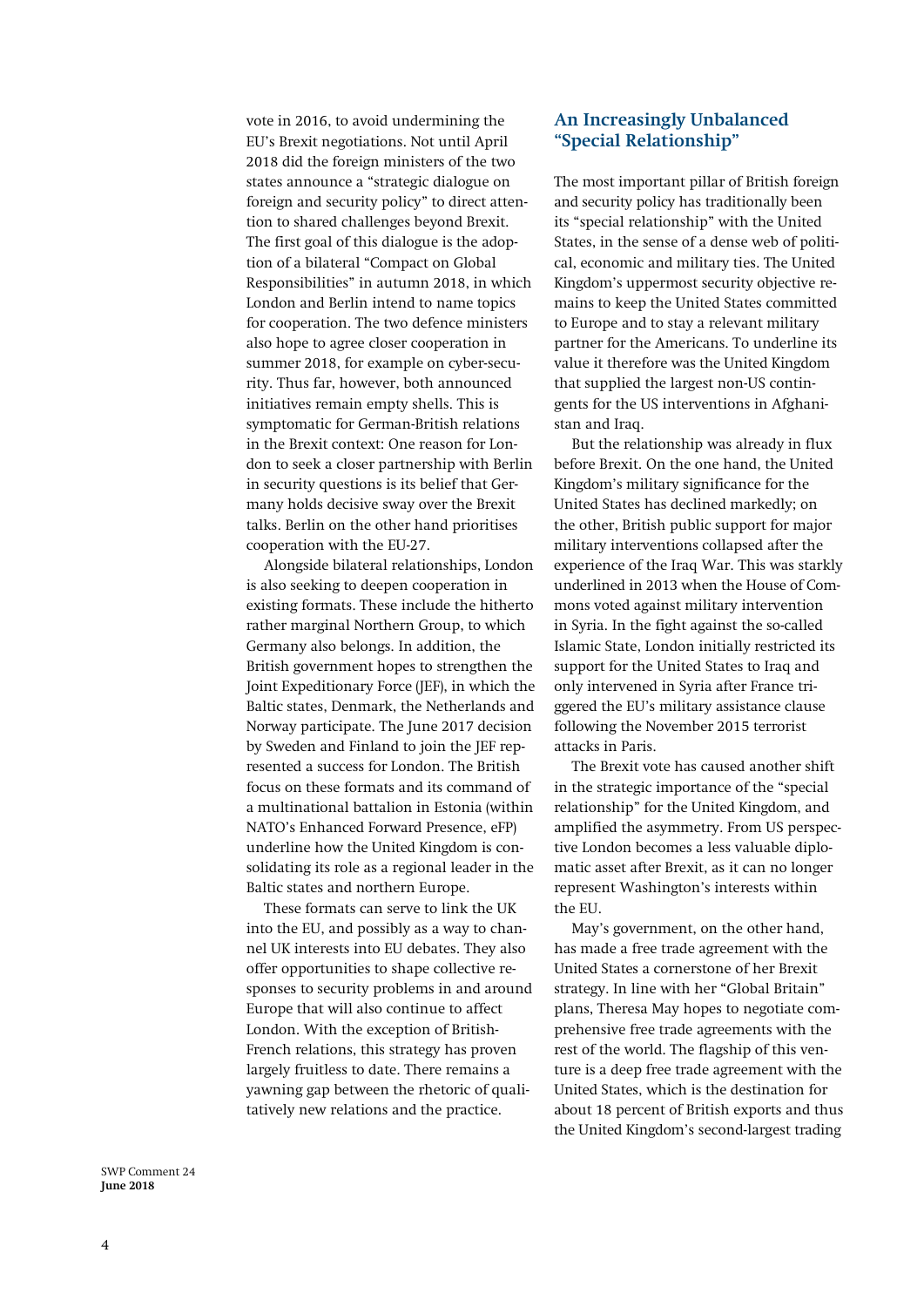partner (after the EU-27 with about 48 percent). The Trump Administration, which itself tends towards bilateral rather than multilateral trade agreements, has already declared its fundamental willingness to negotiate. But to date the process has not moved beyond preliminary talks while even close partners such as Canada have been targeted with additional tariffs. In any case, such an agreement cannot come into effect before 2021 at the earliest, when the transition period is foreseen to end. It is certainly clear that a British-American free trade agreement is a significantly higher priority for London than for Washington.

In fact, striking diplomatic tensions have arisen between London and Washington. During the presidential election campaign, Donald Trump was one of the few international leaders to openly support Brexit. Initially, Theresa May was the first European leader Trump received in Washington, complete with public celebration of the "special relationship".

But in January 2018 Trump cancelled a planned trip to London to open the new US embassy, in expectation of large-scale protests. He had already visited five other EU states: Belgium, France, Germany, Italy and Poland. A state visit to the United Kingdom has been postponed several times in the face of major public and parliamentary push-back, and is now scheduled for summer 2018. After Donald Trump disseminated videos by the extreme right-wing "Britain First" movement on Twitter even Prime Minister May felt forced to publicly criticise him. Although those diplomatic spats can be attributed to President Trump's idiosyncratic style of communication it is striking that they have been conducted in such a visible manner. On the other hand cooperation at working level has been largely unaffected. And finally the United States (like the European allies) granted the British unambiguous support over the Skripal incident, and expelled sixty Russian diplomats.

#### **Diverging Priorities**

What is even more striking is that the United Kingdom has joined the other EU states in opposing central strategic shifts in foreign and security policy by the Trump Administration, despite its heavy dependency. Four examples stand out:

Firstly the Iran nuclear agreement, which the United Kingdom was central to negotiating as part of the EU-3. When Trump first called the agreement into question and finally withdrew from it, London joined Berlin and Paris in defending the deal in explicit opposition to Washington.

The second example is the Paris Climate Accord, from which President Trump has announced the United States will also withdraw. During the G-7 summit the United Kingdom sided with the EU and the other three European members (France, Germany, Italy) in defending the Accord and has committed to abide by its own climate commitments after Brexit.

In the growing trade conflict between the United States and the EU (as well as Canada, Japan and other US allies), the Trump administration's additional tariffs on steel and aluminium also affect the EU, including the UK. This has been criticised by UK Prime Minister May, as has Trump's decision to "unsign" the June 2018 G-7 declaration. With the UK presumably bound to the EU customs union until at least 2021, it will likely be caught in the crossfire if the EU-US trade conflict further intensifies.

Donald Trump's decision to move the US embassy in Israel to Jerusalem is a fourth example, calling into question the two-state solution for the Israel-Palestine conflict. Here again London joined the EU in criticism. Foreign Secretary Boris Johnson has made it clear that the United Kingdom will be maintaining its embassy in Tel Aviv and upholding the two-state solution.

It is striking, finally, that the United States under Trump – even more than in the past – picks and chooses European partners according to policy area and convenience, and has no qualms about playing them off against each other. London was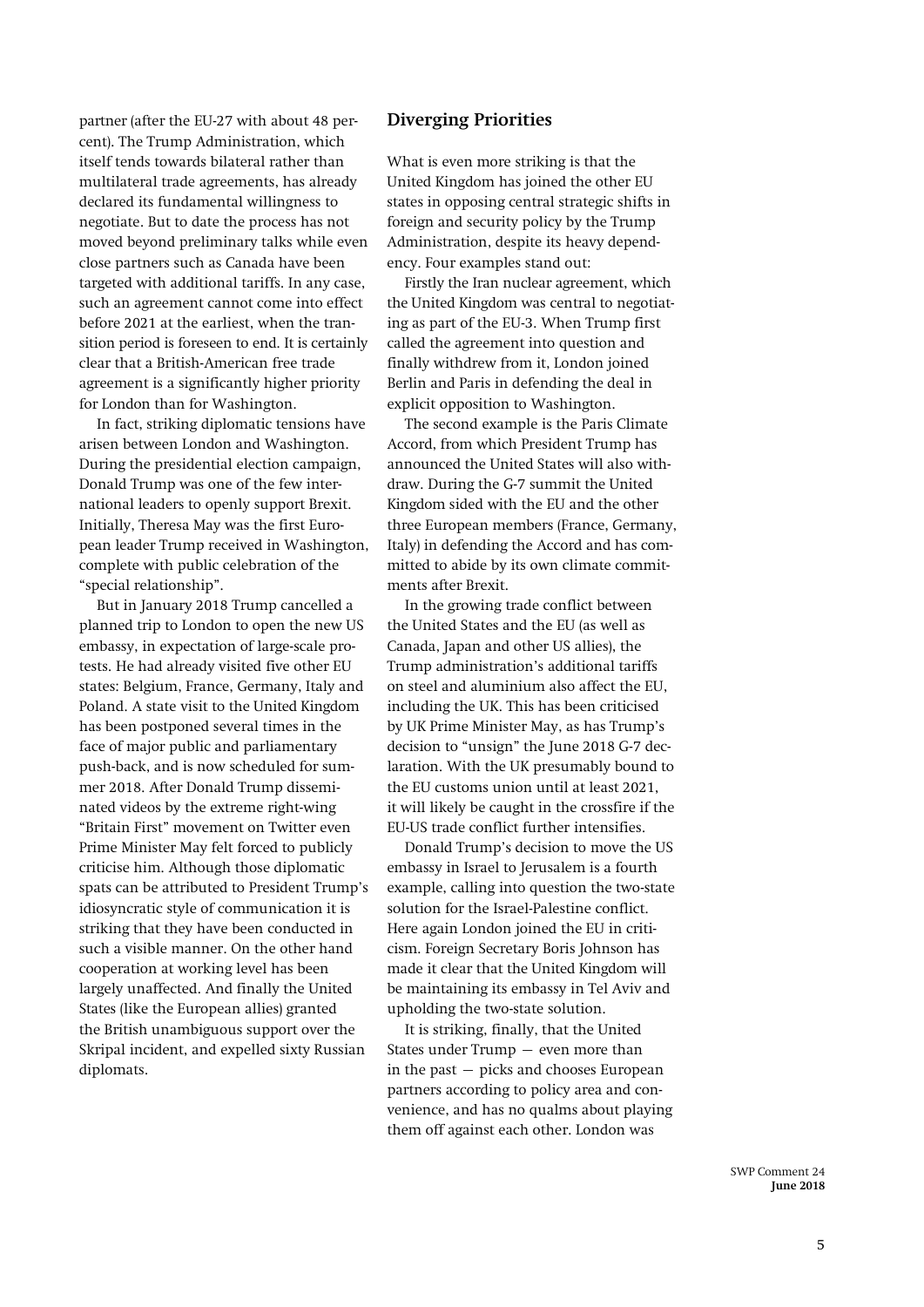especially peeved that President Trump coordinated most closely with French President Emmanuel Macron in advance of the April 2018 air strikes against Syria. Prime Minister May then deliberately disregarded usual parliamentary procedure to enable Britain to participate in the attacks.

All in all, the "special relationship" is not transpiring to be the foreign and security policy lifeline that leading Brexiteers like Boris Johnson wished for. While the asymmetry has expanded to London's disadvantage, British responses to Trump's major strategic policy shifts have been closer to the EU's. That should not lead Germany and the EU-27 to gloat, but encourage them – whether despite or because of Brexit – to keep London close in central foreign policy and security matters.

#### **International Organisations**

The third traditional pillar of British foreign and security policy is its presence in international organisations, the most important being its permanent seat in the UN Security Council, NATO membership, participation in the G7/G20 summits, and voting rights in institutions like the IMF, the OECD and the WTO. Although London potentially loses access to EU coordination in international organisations, it will presumably continue to coordinate closely with its European partners, whether bilaterally or multilaterally.

But the influence it can exercise through these forums is limited: London's most recent veto in the UN Security Council was close to thirty years ago, its last solo veto (without the United States or France) almost half a century ago. On the other hand, London almost always introduces its resolutions in den UN Security Council jointly with Paris and/or Washington. Meanwhile, the fifty-three-member Commonwealth of Nations is too heterogeneous to become a relevant foreign policy and security forum.

#### **NATO as Potential Beneficiary**

NATO is a different matter. If the United Kingdom can no longer shape collective answers to security problems within the EU framework, NATO will become the main forum for coordination with allies. London already appears to be stepping up its engagement, and emphasises that it is one of the few countries to fulfil both NATO's 2 percent and 20 percent targets (2 percent of GDP spent on defence, with 20 percent of that going to investment).

In absolute figures the United Kingdom has the highest defence spending of all European NATO members. Together with France it deploys the most troops on operations. London has already announced its intention to boost its engagement, although without naming details. Cyber-security, in which it has great expertise, would be conceivable. London is also increasing its personnel and seeking to assume political leadership. Finally the British also point to their contributions to NATO's defence and deterrence measures, such as leading one of the four multinational battalions that form NATO's eFP on its Eastern flank. But that was decided before the Brexit vote and therefore cannot be regarded as an expression of heightened commitment.

NATO stands to benefit from greater British engagement nonetheless, as it will represent the only defence forum in Europe where London continues to play a role and can back up its "Global Britain" ambitions.

#### **The Limits of the Nation State**

The analysis of the three pillars of British foreign policy demonstrates that the United Kingdom's desire to compensate the negative consequences of Brexit by stepping up its international engagement shows little by way of results to date. In practice London can point above all to continuity, for example in the Franco-British context, but not as yet to anything substantially new. That said, in these times continuity is itself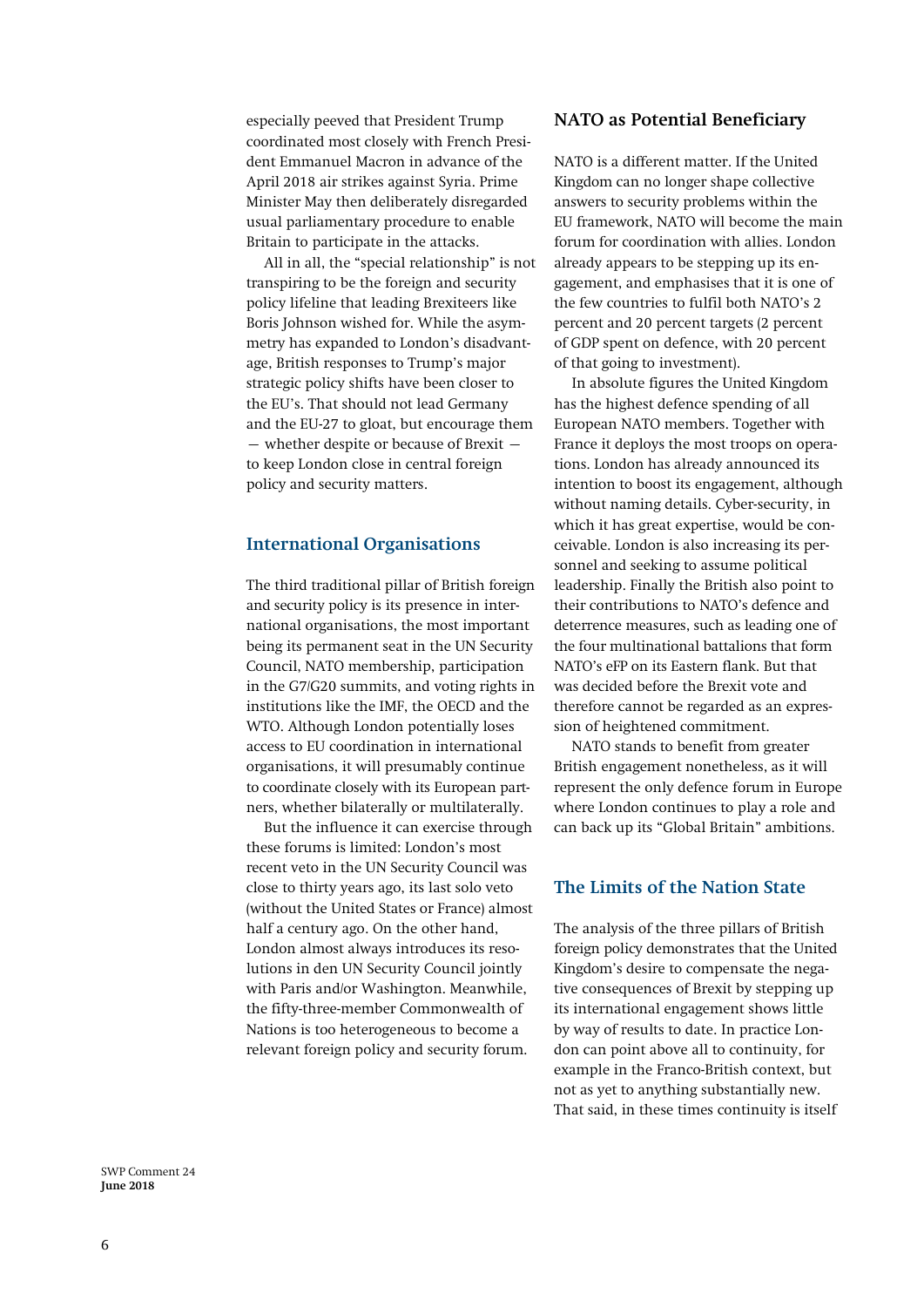positive. And it will take time before agreements produce results.

At the same time there are very clear limits to what a single nation state can achieve on its own in terms of foreign policy, even one as large as the United Kingdom. Close cooperation with partners will be crucial in tackling central foreign and security policy challenges, be it the future of the Iran deal or dealing with Russia or North Korea. This was illustrated very clearly by the Skripal incident, where London required the support of its European partners because unilateral foreign policy responses have little impact against a country the size of Russia. As a non-EU member the United Kingdom will no longer be able to shape EU decisions but will simply have to decide whether to accept them.

Another factor is that London has yet to put much in the way of resources behind its "Global Britain" concept. The Foreign and Commonwealth Office has recruited additional civil servants, but most of the extra resources have gone into dealing with the consequences of Brexit, for example in the area of trade or increasing the resources for bilateral relations in Europe. The UK will keep or even expand its Brussels representation to substitute the coordination done via EU bodies. Nor is the military dimension of "Global Britain" by any means secure. In the 2015 Spending Review, defence was spared from cuts, with defence spending due to rise by 5 percent in real terms by 2020/21. Yet the parallel 2015 Strategic Defence and Security Review made a range of new commitments, more in fact than the Ministry of Defence (MoD) can afford from the 5 percent increase (partly because it was over-optimistic on efficiency savings). Now London has to choose between providing additional funds to uphold its military planning or reducing capabilities and rescheduling programmes to stay within budget. The British MOD has even commissioned a study on a UK substitute for the EU's Galileo Global Positioning System, which would siphon substantial resources away from other programmes to duplicate a capability that already exists.

The British MOD will offer answers in summer 2018 with the publication of the Modernising Defence Programme (MDP). Here it is confronted with the tricky task of preserving traditional capabilities while proposing cuts and planning changes in order to establish new ones (for example new technologies, artificial intelligence). And that is before the potential consequences of Brexit are taken into account. If the British economy suffers even more after Brexit, London will be unlikely to be able to maintain its military spending at the current level.

#### **A Geostrategic Dilemma**

So Brexit represents a foreign policy and security challenge for London as well as an economic one. The United Kingdom's military relevance for the United States has declined. The goal of a "Global Britain" contrasts with a reality in which the United Kingdom is forced to concentrate more on Europe while its global influence dwindles. Since the Brexit vote London has therefore been concentrating increasingly on the larger EU states. This is largely a symbolic affair, however, that has produced little in the way of substance.

For the EU-27 and specifically Germany this complicates foreign policy and security interactions with the United Kingdom. Two geostrategic interests need to be reconciled here. On the one side, the principle that the EU has no interest in offering a third country the benefits of membership without the obligations also applies to foreign and security policy. On the other, however future economic relations pan out, Germany and the rest of the EU-27 have an interest in keeping the United Kingdom on their side in important international issues – especially in light of deteriorating transatlantic relations.

In view of these conflicting interests, it is necessary to look beyond EU-UK security relations, which will inevitably be less close after Brexit. Damage control is in the interests of both sides and requires maintaining